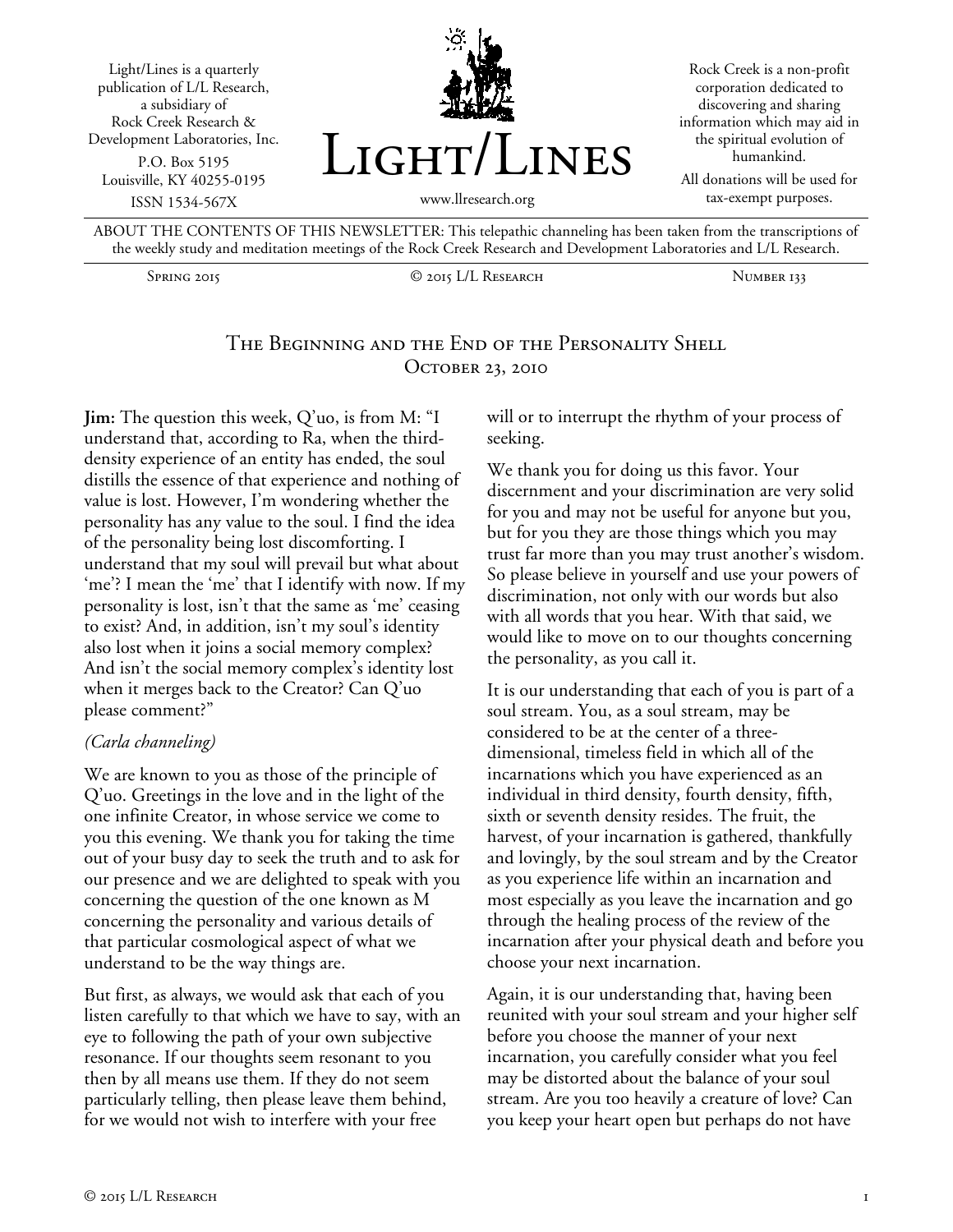the wisdom that you would wish that you had? Or, alternatively, are you one who is very wise but has trouble opening the heart? Or, as a third possibility, is your incarnation one which has to do with the right use of power? If so, then you may examine those patterns that repeat in your incarnation, analyzing those patterns for the possibility of an imbalance between power and love or an imbalance between power and wisdom.

It is thoughts of this kind that cause you and your higher self to choose the next experience behind the veil of third density. You are always looking, as a soul stream, to lessen distortion and to increase the balance of your soul stream. By balance, we do not mean to imply that the goal of the soul stream is to achieve indifference or neutrality. Rather, we are suggesting that balance is that which enables the entire energy body to remain open within incarnation, so that you may more fully know who you are, you may more fully serve, and you may more fully be the essence of yourself.

That being said, what you experience as your personality is actually a kind of shell. It is a kind of clothing, mask or costume. It is not a trick. That is to say although it is an illusion, all things are illusory to one extent or another. Your personality shell is as real as you know how to make it be. Nevertheless, what you experience as your personality shell or as some might say, the ego, is not the whole of yourself and was never intended to be a true representation of your soul stream.

<span id="page-1-0"></span>It is as if you chose to go on a journey, taking that which was needed for that journey—some gifts, some talents, some challenges and limitations and a multitude of possible relationships. The older a soul that you are within one planetary influence, the more relationships that you have had in various incarnations and the more balances of energy that you have shared with those soul streams in past incarnations. And so you have a wide variety of relationships upon which you have already worked, sometimes again and again. Naturally, you gravitate towards working with these same soul streams when you come back into incarnation because they are those with whom you have an instinctive mutual awareness. They are those with whom you have come furthest in understanding and penetrating the

personality shell. They are those with whom you have done good work before.

And so, you choose not only your parents and the main relationship of your life, whether it be a mate or a friend, you also set into position a good deal of redundancy so that no matter how many times you walk away from a situation that is shaped thus and so, you will find yourself coming into a relationship which carries those characteristics from which you wish to learn.

We can assure you that you did not simply have it "in for yourself" as this instrument would say. You were not attempting to torture yourself with relationships that were challenging. You were looking to find the love within that relationship and to open to that. You were hoping that the catalyst received during that relationship would lead you to new realizations, new and deeper understandings, new insights.

Therefore, from the standpoint of an incarnation, the personality is very important. It is your handpicked choice of your talents, your limitations, and those relationships you hold dear, and it is designed to function well to place you in the fire of catalyst. You will recall the biblical story of the children in the middle of the fire who were not burned. $^1$  $^1$  The fire of incarnation is just such a fire. It is not intended to consume and destroy you. It is intended to refine you; to help you with the process of removing the slag from your ore and mining the gold and precious jewels that are within you.

It is intended to create of you an instrument that is flexible and tempered and strong; light yet sturdy. You are hoping with each incarnation that you undertake to serve and to learn and the personality shell that you know of as yourself is your single, most important resource. Therefore, simply because your personality shell is at one level an illusion, and at best a very incomplete effigy of that which you

<sup>&</sup>lt;sup>1</sup> This reference is to the story of Shadrach, Meshach and Abednego in the Book of Daniel, Chapter Three, in *The Holy Bible*. Refusing King Nebuchadnezzar, the three men would not bow down to another man's God. So the King threw them into a fiery furnace. However they remained unscathed and eventually the King called them out of the furnace and promoted them. And he made a decree that protected their right to worship their God. -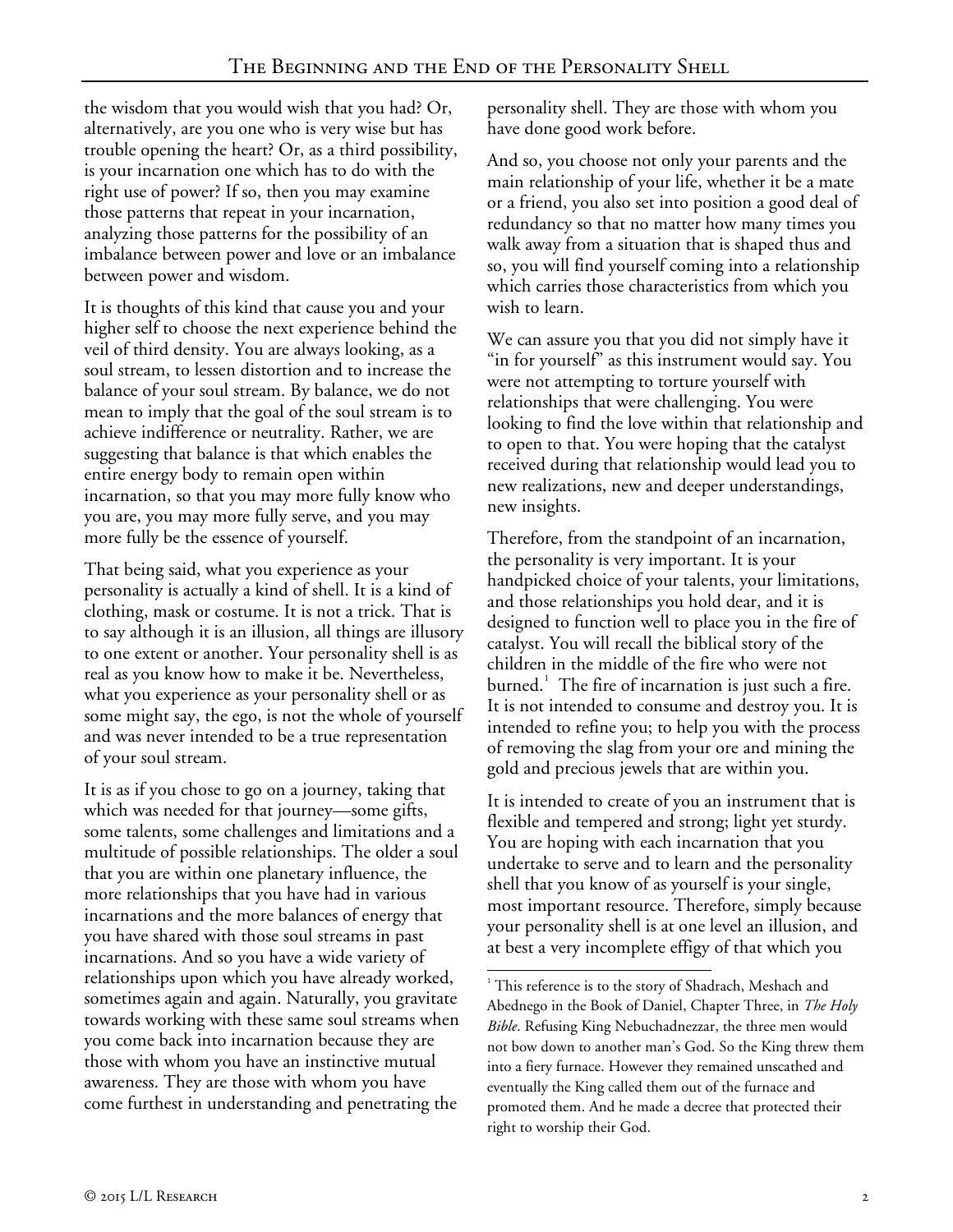really are in your soul stream, it sustains you, it gives you continuity, it gives you a way to manage your nature.

Let us look at this concept of one's human nature. Many aspects of human nature are common to all male, female, old, young, it doesn't matter. Others are unique to you and your soul stream and you will find, as you work within yourself, asking yourself who you are and why you are here, that these questions encourage that which the one known as Jim was talking about, that process of change. For each time that you ask who you are and why you are here, you clear the surface personality and hope to go deeper than that surface. You hope to know more than simply how you did on an I.Q. test or on a Myers-Briggs Personality Inventory or any other test that purports to explain you to yourself. You're hoping to get from the surface, with its quirks and its oddities of personality, closer and closer to that common nature which all created things have in common. And that is the Logos, the great original Thought of love that is the Creator.

Each of you are part of that Creator and the deepest portion of you that there is is made entirely of love. It is a love that waits for you beyond the reaches of personality. It is a consciousness that resides within you but which is entirely silent. It is almost as though you had within you the character of the Sleeping Beauty that is awakened by the kiss of the Prince.<sup> $2$ </sup> [2] Your inner nature can sleep for a hundred years or you can kiss it awake at any time by paying attention to that inner nature, by seeking it and wooing it as you would a maiden. And when you penetrate into your own open heart, and you experience the love of the Creator that lies therein, it is indeed the Balm of Gilead. It is a healing, strengthening presence, one that it is possible to experience and that it is very helpful to experience.

When you have moved through the gateway to larger life, you, as a soul stream, become aware again of the entire soul stream. Your awareness opens up and expands and as a natural concomitant of that the personality shell drops away. The closest that entities have of knowing that they shall, in their personality shells, move into people's memory, is either in their being known as an author, an actress, or an artist is known by those who admire their work, or by leaving behind your children, who remember you just as your personality shell was reflected to them.

It is, in most cases, a fairly limited period during which you, as a personality, remain known and remembered, and we feel sure that this is not a satisfactory response to your question, for you would like to know that your life has made a difference, that who you are matters. And yet, my sister, would you care to save all of the details of each and every moment of your life? You are still among the living and yet you have filed many things away under the category of "golden memories." If there were difficulties, you tend to leave them in obscurity while your favorite positive memories are taken out and polished up and perhaps even embroidered upon.

Memory becomes more golden the further away you are from the happenings thereof—unless of course, my friends, you have the misfortune to choose to react negatively to those things which occur to you, in which case you become more and more cynical and bitter and as the one known as Jim said, end up shaking your fist impotently at a Creator that seems to have other interests than yours at heart.

But for most service-to-others entities, the net result of living a long life is that there is an increasing amount of memory that becomes polished and golden and can be trotted out, and many stories told that you enjoy telling over to yourself. And thusly you perpetuate the feeling of the reality of this personality shell. However, in time, even a Shakespeare is less remembered and each of you shall vanish into the Akashic record of your planet and the memories of your soul stream.

So what was it all for if this vital, vibrant, complex personality that you are eventually vanishes? We assure you, for the purposes of this incarnation, this masquerade was necessary and vital. You needed to

<span id="page-2-0"></span> $2^2$  The classic fairy tale of the Sleeping Beauty was first written down by Charles Perrault in his book, *Contes de ma Mère l'Oye*—in English, *Tales of Mother Goose*. It is perhaps best known to Americans from the Walt Disney film of the same name. After being cast under a spell for a hundred years, Sleeping Beauty is rescued by the handsome Prince with a kiss of love. They of course live happily ever after, even according to the well-named Brothers Grimm. -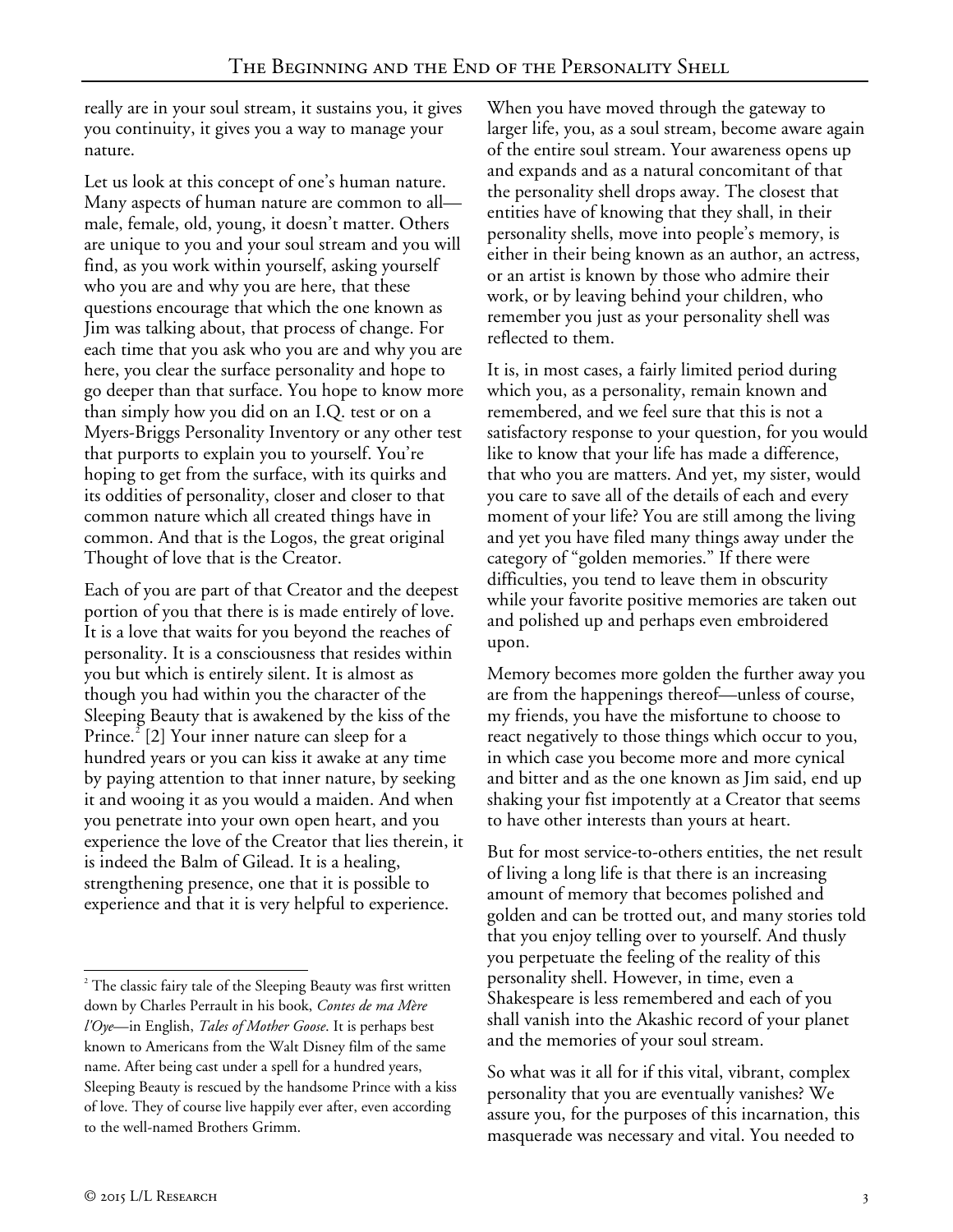have a personality shell in place so that you could be a witness to that which you experience and so that you could work out what it is that you wish to do with the incarnation, day by day. It is vital, if work is to be done within an incarnation, to improve the balance of the soul stream, [so] that objective desires are defined and the focus tightened and sharpened.

Each day it is possible for you to set your intention for the day. And each time that you do that, you become more present with yourself and you use your incarnational time better. It is as though you have a job of work to do and you have given yourself everything that you need to do that job of work. The fact that it is, at one level, an illusion is not relevant to the work. This work was intended to be done inside the veil. You were not at all supposed to know the true value or meaning of that which occurs to you. Your area of responsibility, shall we say, is in choosing how you shall respond to that which the moment offers you. And it is not expected that you will somehow pierce the veil and become fully aware of a more real part of yourself thereby, logically and in a linear manner choosing the right thing to do.

Quite to the contrary, my friends, your area of work is to increase your faith and strengthen your ability to, as Kierkegaard said, take a leap into the midair of faith. When you are living in faith, you have, as the one known as J said, an overwhelming awareness that all is well. And so you can dwell, even in the midst of seemingly very limiting or challenging circumstances, in joy and gratitude. This is your area of work, to toss yourself into midair, to rely upon the knowledge that all is well, especially when it does not at all seem that all is well.

Indeed, in worse conditions it is more important for you to rest, to find peace in your heart, and to allow a reassuring presence to flow through you and to aid those about you who may be losing heart. These things are not done for linear reasons. These things are a product of a life lived in faith. It is a discussion in itself as to the interplay between the personality shell and a life lived in faith. As you press on, living a life in faith, you will find things falling away from you that you thought were absolutely part of your personality. This does not mean that you cease to have a personality. It means that those quirks and oddities of personality that are no longer necessary

for you to do the job you came to do will fall away of their own accord when they are no longer needed.

This instrument, for example, used to live on sweets when she was a little girl and when she was growing up. There was a certain point in her lifetime when she stopped craving them. She would have said that loving sweets was as much a part of her as breathing and now she has found that she is free of the craving for sweets, although she still enjoys them.

It is not that which needs to be disturbing to one, that there will be changes in the personality as the spirit within matures. But it would be foolish for even the most mature soul to assume that there is no longer a personality shell or an ego, for that clothing for the self is necessary as part of the illusion of Earth, part of the illusion of living in third density. You will find, more and more, as you come to seek the silence with empty hands and a cleared mind, that there is that within you far deeper than the personality and far more attractive to the self that begins to grow and take you with it.

We would move on now to the question concerning whether or not an entity is still that entity when it joins a social memory complex and the answer to that, my friends, is decidedly in the affirmative. You have not experienced, perhaps, in your lifetime, what it is to be fully known, fully accepted, and fully loved. But you shall know those things when you enter the gates of larger life. Even between incarnations you shall experience this. And when you move into a fourth-density social memory complex as part of your choice-making after this incarnation and after your graduation, you will find that the atmosphere in which you exist is far different than you would have imagined.

To the ego or the personality shell it seems an intrusion for people to know your thoughts. However, you will find that it is a great relief. To your ego there are some thoughts that are good and some thoughts that are not good and you would not wish people to know of your secret thoughts. And yet, since all entities have them, they are not a surprise to anyone in fourth density or above. They are a part of an integrated being that contains all things that there are. If you are one with all that there is, do you not contain all things? Consequently it is not a shock to you, in the context of a fourthdensity social memory complex, that those entities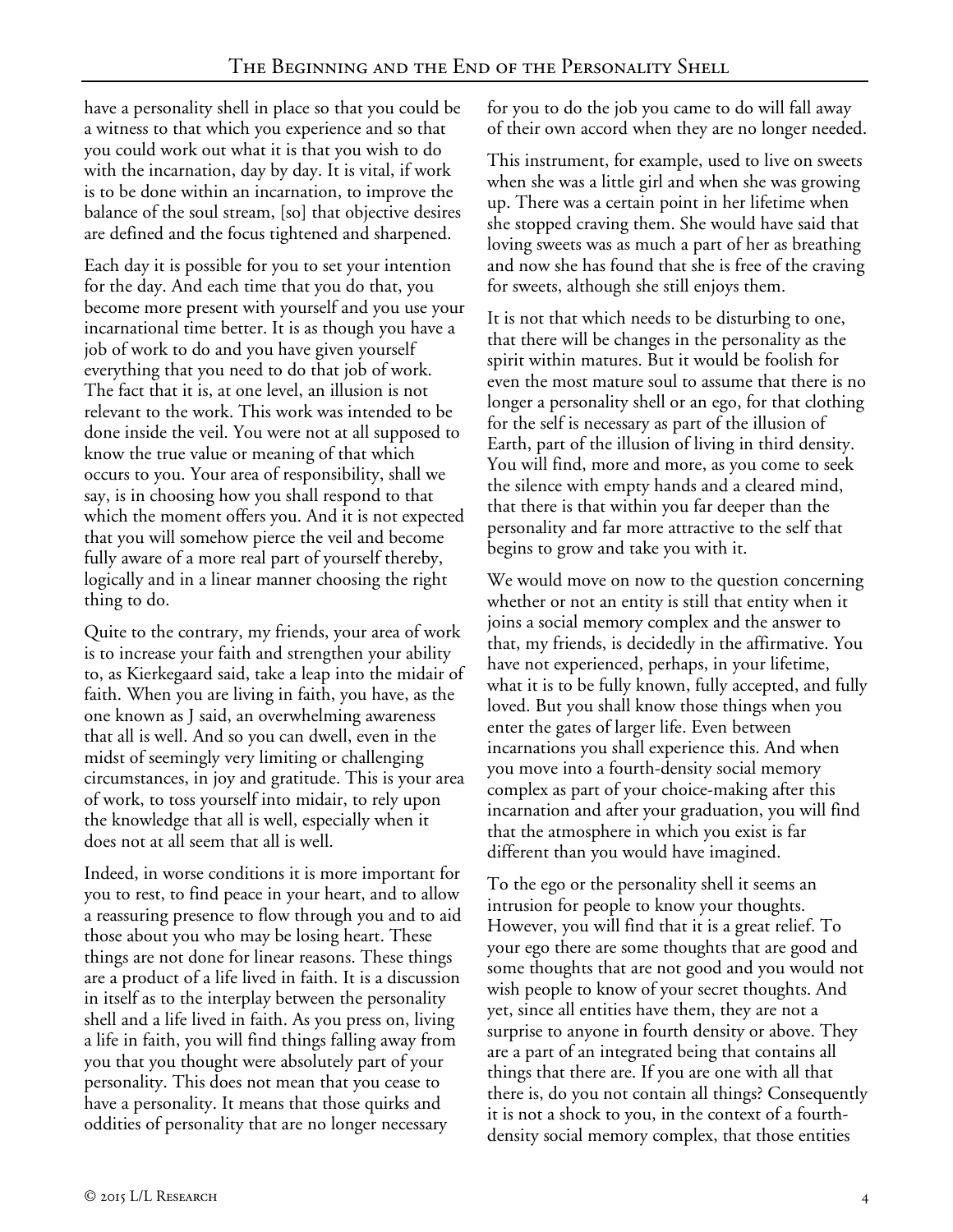which make up the social memory complex have, each and every one of them, a full panoply of thoughts, both positive and negative.

It is, when one is not behind the veil of forgetting as you are in third density, very easy to see what thoughts are leading and how the personality, in a larger sense, is shaped. Consequently, if anything, individuality is stronger when one is part of a social memory complex, because all the other entities involved in the social memory complex have no axe to grind and wish only to support, respect and honor you as a unique individual. And you feel the same towards all those around you. For you see their suffering and their happiness and all of those things that they experience. You see their desires and their dreams and their hopes. And all of these things warm your heart and teach you. And you in turn teach them. So there is a very good atmosphere for being yourself in a social memory complex. Nothing is lost when you join a social memory complex. You simply focus upon desires that you have in common and, as is the way of collaboration, you are more skillful and effective as part of a group than you were by yourself.

As we talk to you, you know that we are a combination of fourth-density, fifth-density, and sixth-density entities. Those within the principle of Q'uo have not yet gone through the ending of an octave of creation. However, it is our understanding, limited though it may be, that the essence of each part of the Creator that has been sent out remains in potentiation as the Creator breathes and decides again to know Itself better. And when It sends out parts of Itself again, there is a natural tendency to fracture or be splintered into the precisely identical soul stream that you experienced in the previous octave. So in truth, you, as an individual, are never lost. You simply are folded up into the Creator after a full octave of experience. After coming from alpha to omega you start again and you learn again and you desire again and the fruits of that are preserved for the Creator so that It may know Itself ever better.

We realize that we have only scratched the surface of this multifaceted question, but we judge this to be a good time to halt for this particular meeting. We would simply ask if there is a follow-up from any of

those present or from the one known as G. We are those of Q'uo.

### *(Pause)*

We are those of Q'uo, and we find the silence to indicate that no follow-up is necessary at this time. May we ask if there is another query in the circle at this time? We are those of Q'uo.

## *(Pause)*

We are those of Q'uo, and find the silence to be resounding indeed! And so we believe that we have exhausted the store of queries that people are willing to vocalize at this time. May we say again what a joy it is to be with you and to share your vibrations. We thank you for the opportunity to share our humble thoughts. It has been a real pleasure. We leave you in the love and in the light of the one infinite Creator. We are known to you as the principle of Q'uo. Adonai, my friends. Adonai vasu.

## **Notes to Our Readers**

#### Dear seekers,

Here we are in the days of spring cleaning. It is not yet time for rejoicing in spring and yet spring is right around the corner! Jim brought me a bouquet of daffodils yesterday and they are so beautiful. I love this time of year so much. It may not seem pretty and yet every beautiful thing is right around the corner. I personally love this time of year to the point of getting into it with all of my senses. So what are we doing in the way of spring cleaning at  $L/L$ ?

We are helping our higher-density friends get their message of unity into other world languages. Thanks to the tireless efforts of translators, we now have nine different languages available on the archive website, including: Chinese, French, German, Hungarian, Portuguese, Romanian, Russian, Spanish, Turkish. With another three on the way, including: Dutch, Polish, and Swedish. And to help serve this growing body of translators and readers in other languages, we have launched a new family of forums on our Bring4th website, with a home for each language.

On the same topic, we arranged another foreignlanguage contract that grants the full rights to translate and publish L/L Research material in